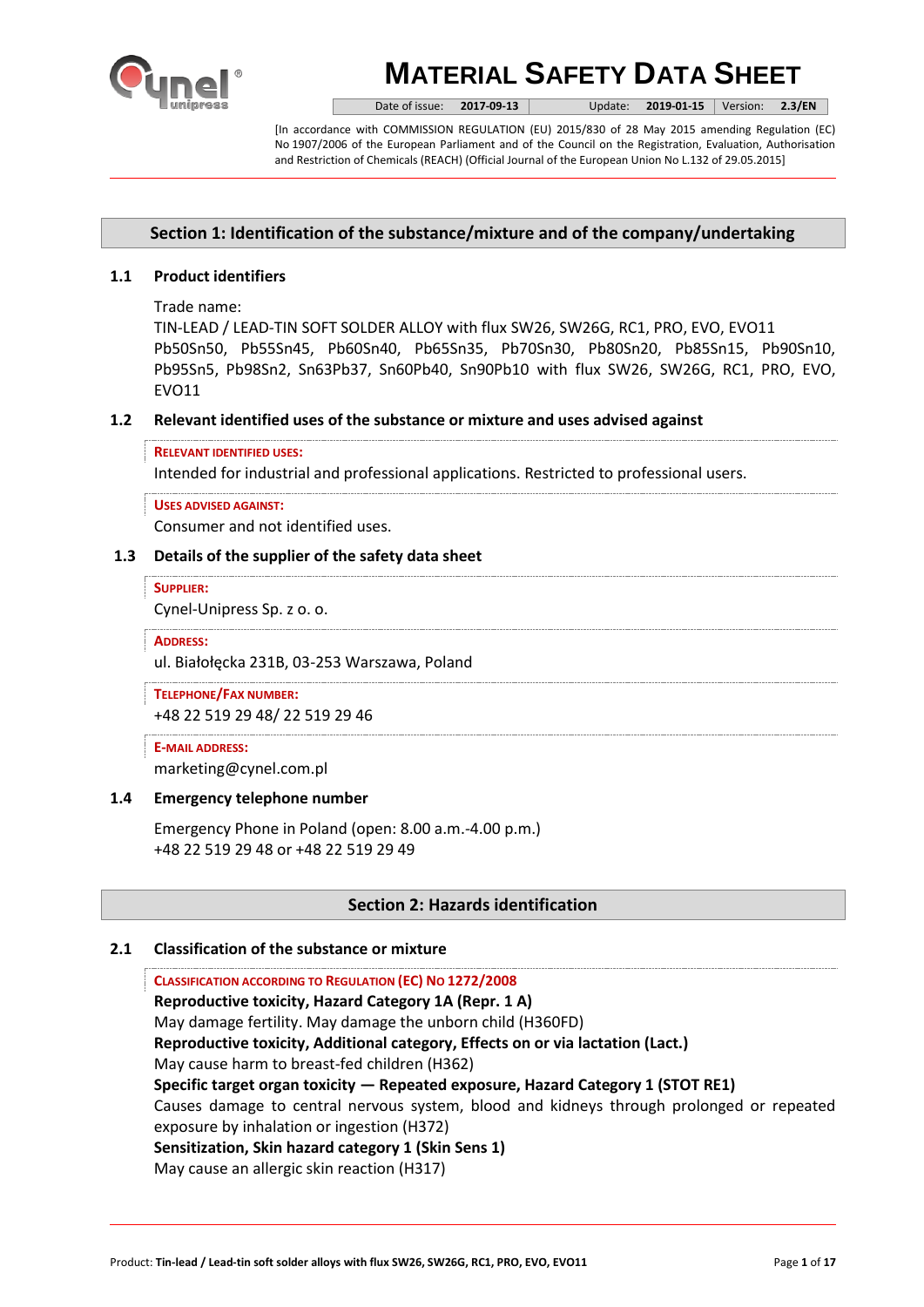

Date of issue: **2017-09-13** Update: **2019-01-15** Version: **2.3/EN**

[In accordance with COMMISSION REGULATION (EU) 2015/830 of 28 May 2015 amending Regulation (EC) No 1907/2006 of the European Parliament and of the Council on the Registration, Evaluation, Authorisation and Restriction of Chemicals (REACH) (Official Journal of the European Union No L.132 of 29.05.2015]

### **HARMFUL EFFECTS OF HUMAN HEALTH EFFECTS:**

May cause an allergic skin reaction. May damage fertility. May damage the unborn child. May cause harm to breast-fed children. Causes damage to central nervous system, blood and kidneys through prolonged or repeated exposure by inhalation or ingestion.

There is a danger of lead poisoning in its processing. Fumes and vapors of lead, separated during the processes of soldering are damaging and irritating to the respiratory system. Lead compounds such as oxides and alloys have toxic and mutagenic effects, may accumulate in the body and impair fertility.

## **EFFECTS OF OPERATION ON THE ENVIRONMENT:**

If you use rightly, does not pose a threat to the environment.

**EFFECTS OF ACTION RELATED TO PHYSICOCHEMICAL PROPERTIES:** Not applicable

## **2.2 Label elements**



#### **RISK PHRASES:**

**H360FD** May damage fertility. May damage the unborn child.

**H362** May cause harm to breast-fed children.

**H372** Causes damage to central nervous system, blood and kidneys through prolonged or repeated exposure by inhalation or ingestion.

**H317** May cause an allergic skin reaction

### **SAFETY PHRASES:**

**P260** Do not breathe dust/fume.

**P308 + P313** If exposed or concerned: Get medical advice/ attention.

**P501** Dispose of contents/container to authorized waste collector.

## **OTHER INFORMATION:**

Contains rosin. Contains lead. Restricted to professional users.

# **2.3 Other hazards**

When applying or processing products containing lead and lead-based products there is a risk of lead poisoning. The criteria for PBT or vPvB according to Annex XIII of Regulation REACH do not apply to inorganic substances.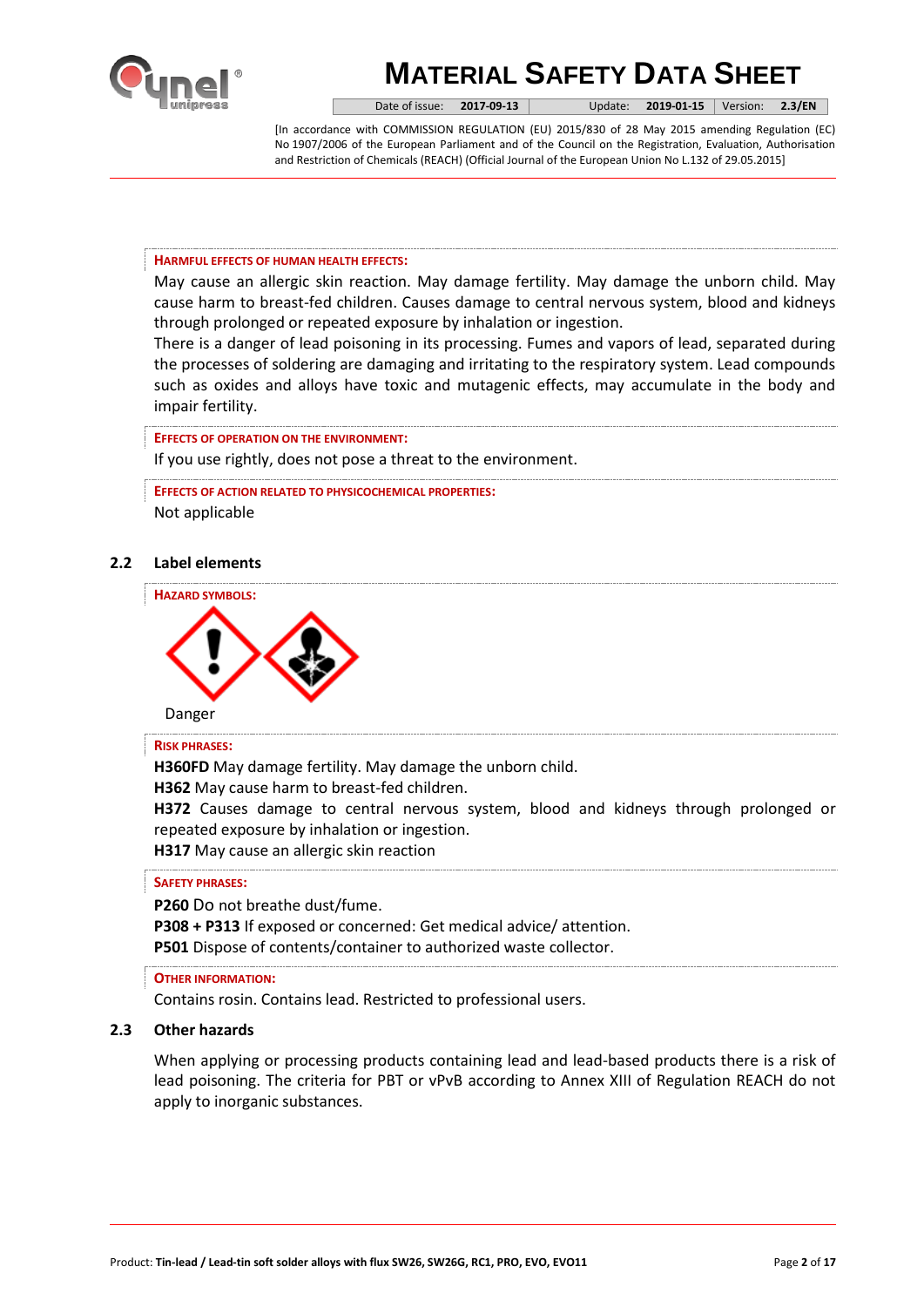

Date of issue: **2017-09-13** Update: **2019-01-15** Version: **2.3/EN**

[In accordance with COMMISSION REGULATION (EU) 2015/830 of 28 May 2015 amending Regulation (EC) No 1907/2006 of the European Parliament and of the Council on the Registration, Evaluation, Authorisation and Restriction of Chemicals (REACH) (Official Journal of the European Union No L.132 of 29.05.2015]

# **Section 3: Composition/Information on ingredients**

## **3.1 Substances**

Not applicable

## **3.2 Mixtures:**

| $TIN(Sn)$ :                                         |                                                                                             |
|-----------------------------------------------------|---------------------------------------------------------------------------------------------|
| Range of percentages:                               | $1,80 - 90,50%$                                                                             |
| CAS number:                                         | 7440-31-5                                                                                   |
| FC number:                                          | 231-141-8                                                                                   |
| Registration number:                                | 01-2119486474-28-0000                                                                       |
| Classification acc. to 1272/2008/EC: not classified |                                                                                             |
| Community level.                                    | Substance with defined value of the permissible concentration in the working environment at |
| LEAD (Pb) MASSIVE: [PARTICLE DIAMETER ≥ 1 MM]       |                                                                                             |
| Range of percentages:                               | $9,50 - 98,20%$                                                                             |
| CAS number:                                         | 7439-92-1                                                                                   |
| EC number:                                          | 231-100-4                                                                                   |
| UN number:                                          | 082-014-00-7                                                                                |
| Registration number:                                | 01-2119513221-59-0056                                                                       |
|                                                     | Classification acc. to 1272/2008/EC: Lact. H362, Repr.1A H360FD, STOT RE1 H372              |
| Community level.                                    | Substance with defined value of the permissible concentration in the working environment at |
| <b>ROSIN</b>                                        |                                                                                             |
| Range of percentages:                               | $< 3,0\%$                                                                                   |
| CAS number:                                         | 8050-09-7                                                                                   |
| EC number:                                          | 232-475-7                                                                                   |
| Registration number:                                | 01-2119480418-32-XXXX                                                                       |

Full text of each relevant H phrase is given in section 16.

Classification acc. to 1272/2008/EC: Skin Sens 1 H317

# **Section 4: First aid measures**

## **4.1 Description of first aid measures**

#### **GENERAL INFORMATION:**

at room temperature (outside of the dangers of a mechanical nature), calophony does not pose risk to human health and life. But in the process of soldering the main risks are: high temperature, solder fumes and vapours.

In case of health problems, immediately contact to a doctor or poison control center. Please check vital functions. If victim is unconscious, please provide adequate ventilation. Prevent the victim from cooling down.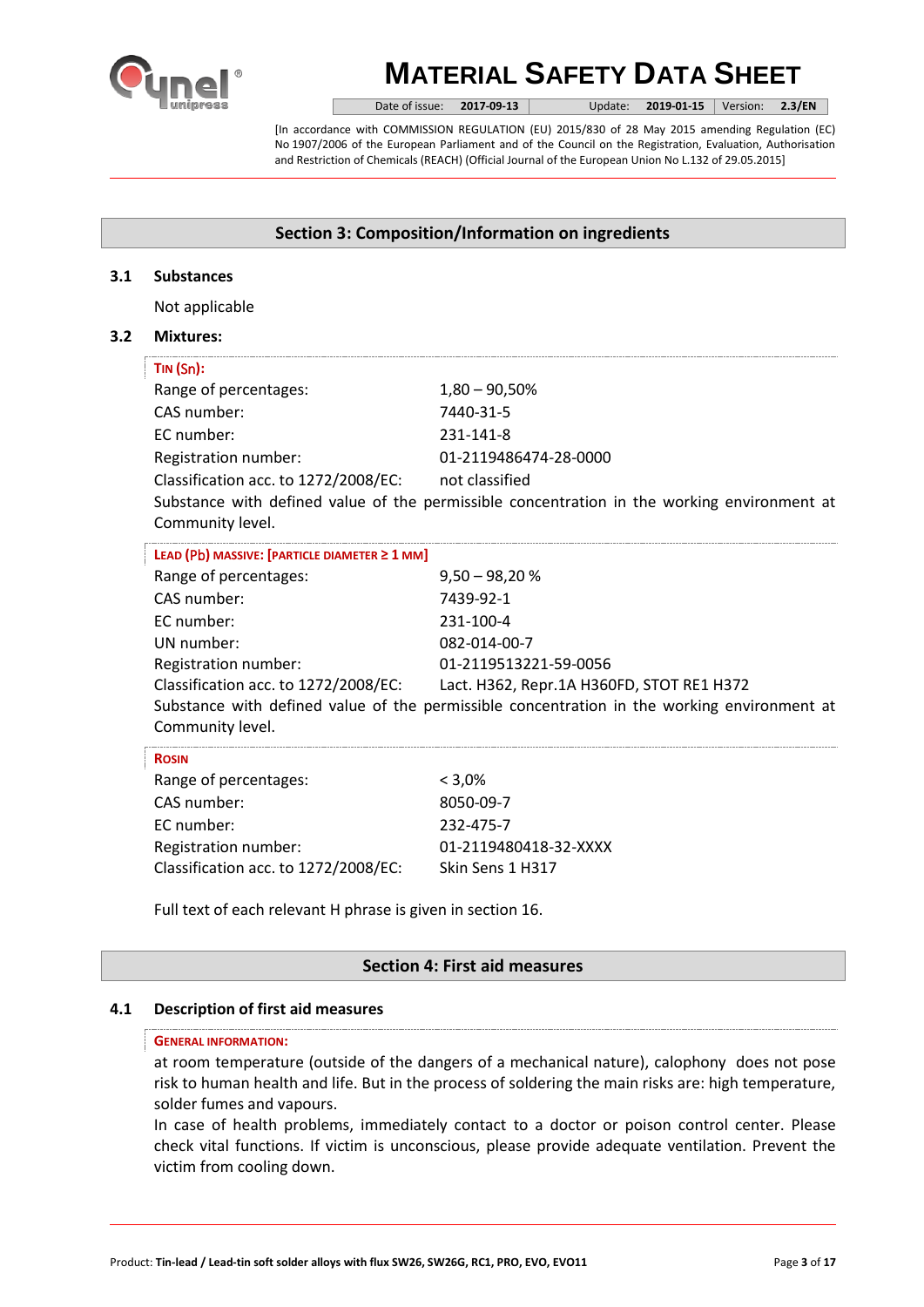

Date of issue: **2017-09-13** Update: **2019-01-15** Version: **2.3/EN**

[In accordance with COMMISSION REGULATION (EU) 2015/830 of 28 May 2015 amending Regulation (EC) No 1907/2006 of the European Parliament and of the Council on the Registration, Evaluation, Authorisation and Restriction of Chemicals (REACH) (Official Journal of the European Union No L.132 of 29.05.2015]

### **SKIN CONTACT:**

Solder alloy: In case of exposure wash the affected skin thoroughly with soap and water. In the process of soldering: possible thermal burn. Rinse damaged skin with cold water. Apply a sterile dressing. Consult with the doctor.

## **EYE CONTACT:**

Solder alloy: if filings get into the eyes, immediately rinse with plenty of water with the eyelids wide open, for at least 10-15 min. Consult an ophthalmologist.

In the process of soldering: In the process of soldering: splashes of molten metal can cause burns. Apply a sterile dressing. Immediately consult an ophthalmologist.

### **INGESTION:**

Rinse mouth with water. Do not induce vomiting without medical advice. Consult a physician. The form of the product causes that exposure is unlikely. Consume the product may be a consequence of not following basic hygiene rules, e.g. washing hands after work or exposure to high concentrations of dust and fumes in the workplace.

#### **INHALATION:**

Wire: exposure not possible.

In the process of soldering: take the affected person to fresh air and obtain medical ensure help. Symptoms of poisoning may appear after a few days.

## **4.2 Most important symptoms and effects, both acute and delayed**

Lead is bioaccumulating in the body. Exposure to low concentrations of lead can provides increased levels of lead in the body to toxic levels. Symptoms of chronic poisoning can be similar to food poisoning.

#### **EYE CONTACT:**

may cause irritation, redness, tearing.

#### **SKIN CONTACT:**

may cause redness, burning sensation, bums (during soldering). Lead can be absorbed through the intact skin as a result of prolonged contact.

#### **INHALATION:**

irritation of respiratory tract, cough, headaches and dizziness.

Lead can cause "fever of foundry" with metallic taste in the mouth, fever, chills, cough, weakness, muscle aches, increased white blood cell count, gastrointestinal irritation with nausea, vomiting and diarrhea. After absorption into the blood, lead is toxic to the hematopoietic system, the central nervous system and the kidneys. Symptoms of lead poisoning include: general weakness, loss of weight, insomnia, hypotension, constipation, anorexia, abdominal pain, colic. Symptoms of exposure may only appear after a few days.

#### **INGESTION:**

Symptoms of lead poisoning include: general weakness, loss of weight, insomnia, hypotension, constipation, anorexia, abdominal pain, colic.

## **4.3 Indication of any immediate medical attention and special treatment needed**

A decision regarding further medical treatment by a physician should be made after thorough examination of the injured.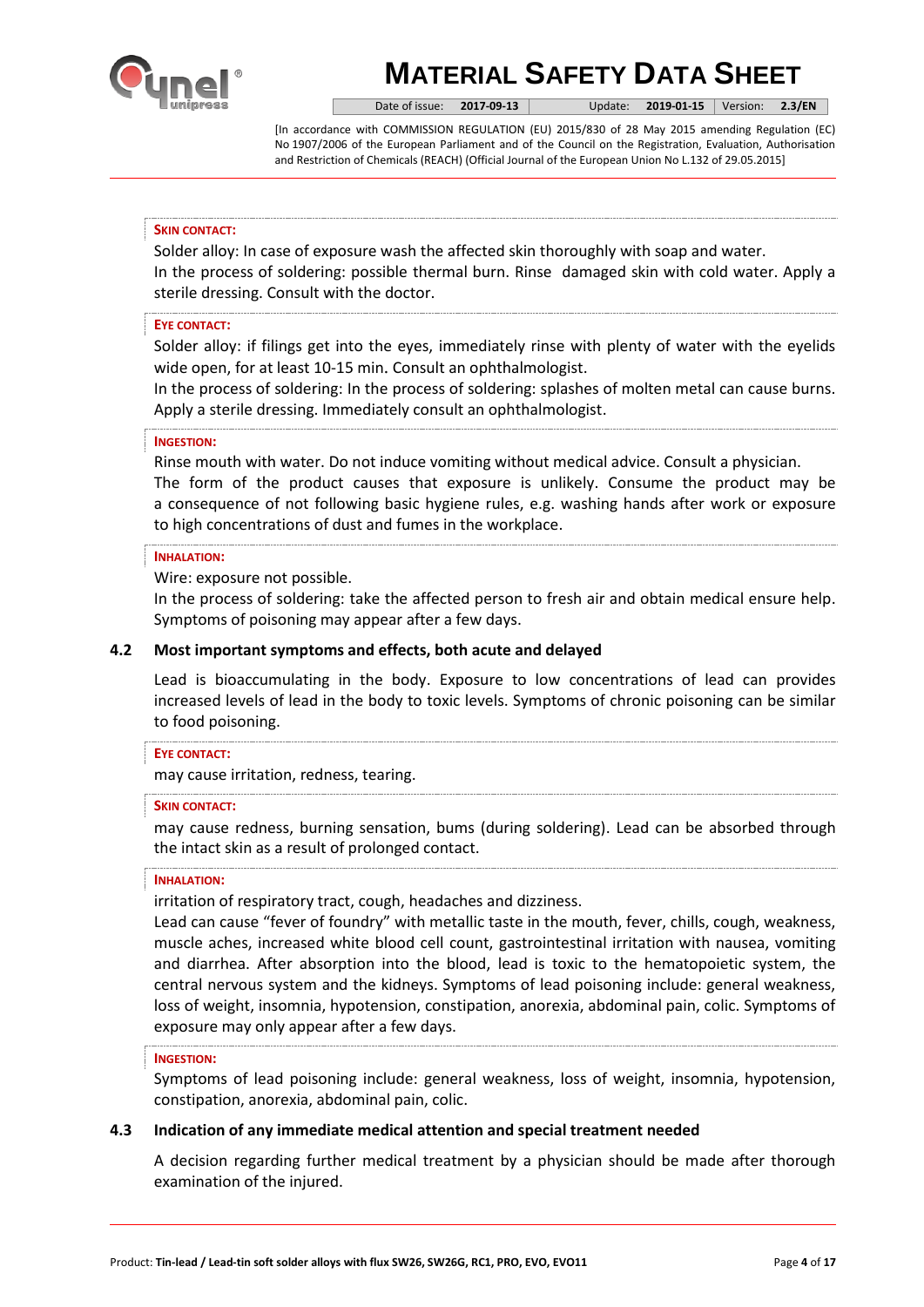

Date of issue: **2017-09-13** Update: **2019-01-15** Version: **2.3/EN**

[In accordance with COMMISSION REGULATION (EU) 2015/830 of 28 May 2015 amending Regulation (EC) No 1907/2006 of the European Parliament and of the Council on the Registration, Evaluation, Authorisation and Restriction of Chemicals (REACH) (Official Journal of the European Union No L.132 of 29.05.2015]

# **Section 5: Firefighting measures**

# **5.1 Extinguishing media**

## **SUITABLE EXTINGUISHING MEDIA:**

## extinguishing powder, sand

Extinguishing with extinguishing powders or sand promotes the limitation of the release of toxic fumes of lead, lead oxides and other metals.

## **UNSUITABLE EXTINGUISHING MEDIA:**

 $CO<sub>2</sub>$ , foam, water jet – risk of the propagation of the flame

# **5.2 Special hazards arising from the substance or mixture**

Non-combustible product. During the combustion at> 400° C may be create products with toxic and irritating fumes contains lead. Do not inhale combustion products – it can be dangerous to health.

# **5.3 Advice for firefighters**

Personal protection typical in case of fire. Self-contained breathing apparatus and protective clothing should be worn.

# **Section 6: Accidental release measures**

# **6.1 Personal precautions, protective equipment and emergency procedures**

Limit the access to the breakdown area for the outsiders, until the suitable cleaning operations are completed. Use personal protective equipment. Ensure that the consequences of failure are removed by trained personnel only. Do not inhale dust. Avoid direct contact with the product. There must be adequate ventilation. Wear a face mask if the ventilation is insufficient.

## **FOR NON-EMERGENCY PERSONNEL**

Use protective clothing made of natural materials (cotton) or synthetic fibers, gloves made of nitrile. Use safety goggles. Do not inhale dust, smoke, vapour. Remove sources of ignition. . Ensure that the consequences of failure are removed by trained personnel only.

## **FOR EMERGENCY RESPONDERS**

Use protective clothing made of natural materials (cotton) or synthetic fibers. Use full safety mask. Do not inhale dust, smoke, vapour. Remove sources of ignition. Mark the contamination of the area.

## **6.2 Environmental precautions**

Prevent entry into drains, surface and ground water and soil. In case of release of large amounts of the product, notify the appropriate emergency services.

## **6.3 Methods and material for containment and cleaning up**

Pick it up mechanically. Avoid dust formation during collection. The waste must be collected and transported in sealed container. Treat collected material like a waste or reuse it. Hand over the waste to [waste management](https://www.diki.pl/slownik-angielskiego?q=waste+management) companies.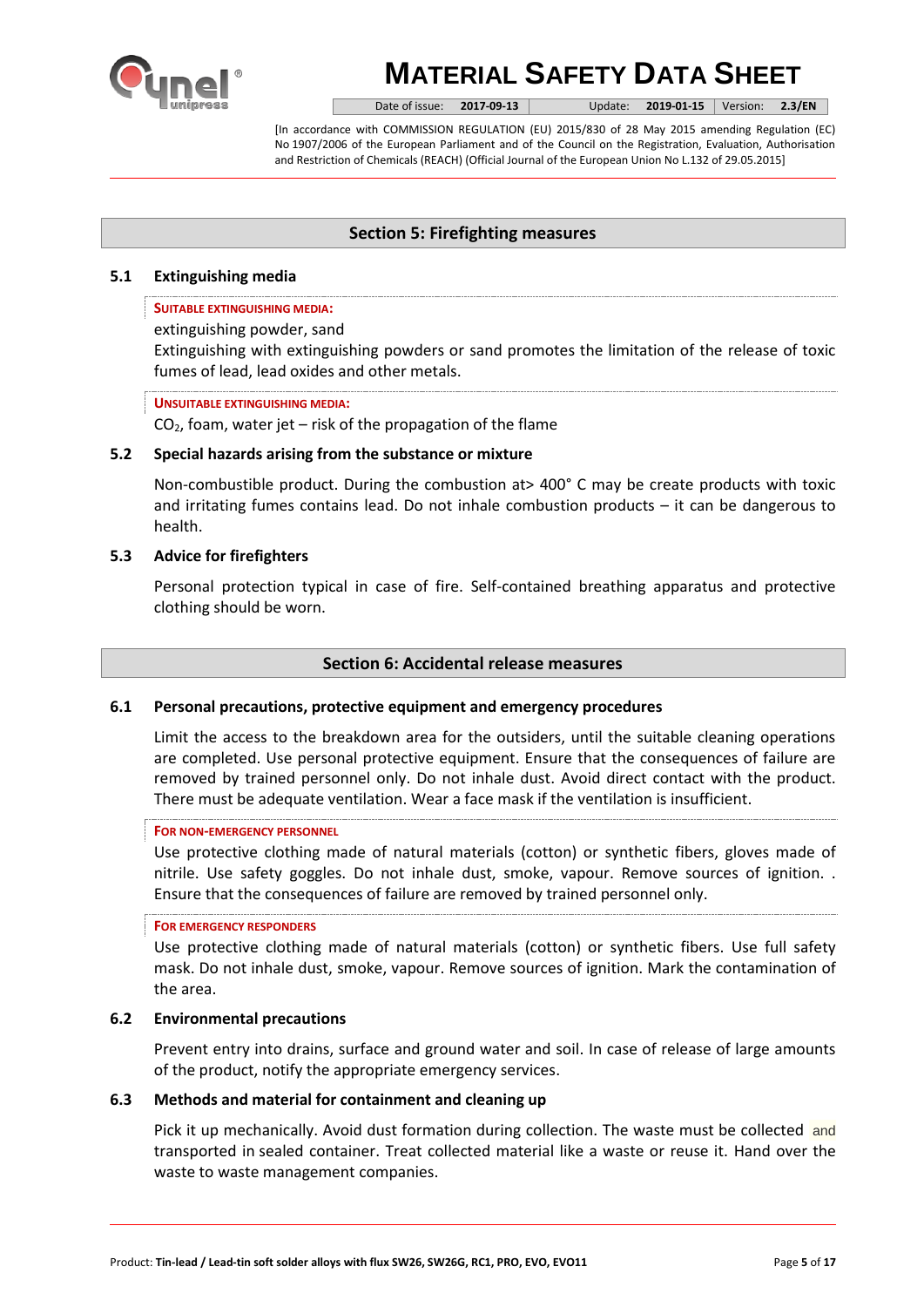

Date of issue: **2017-09-13** Update: **2019-01-15** Version: **2.3/EN**

[In accordance with COMMISSION REGULATION (EU) 2015/830 of 28 May 2015 amending Regulation (EC) No 1907/2006 of the European Parliament and of the Council on the Registration, Evaluation, Authorisation and Restriction of Chemicals (REACH) (Official Journal of the European Union No L.132 of 29.05.2015]

# **6.4 Reference to other sections**

Appropriate conduct with waste product – section 13 Appropriate personal protective clothing – section 8

# **Section 7: Handling and storage**

# **7.1 Precautions for safe handling**

Handle in accordance with good occupational hygiene and safety practices Before break and after work wash hands carefully. Avoid contact with eyes and skin. Do not breathe fumes in the process of soldering. Ensure proper ventilation during soldering process. Do not eat, drink and smoke during the handling. Avoid creating dust in the workplace. Use as intended. Wear personal protective equipment.

## **7.2 Including any incompatibilities**

Keep in properly labeled original packaging. Keep in a dry and well-ventilated place. Keep away from strong acids and oxidants. Store at temp. 5-30˚C. The recommended humidity level of 20- 80%. Keep away from food and beverages.

## **7.3 Specific end uses**

The product for manual and automatic soft soldering restricted to professional users.

# **Section 8: Exposure controls/personal protection**

## **8.1 Control parameters**

MAXIMUM ADMISSIBLE CONCENTRATIONS AND INTENSITIES FOR AGENTS HARMFUL TO HEALTH IN THE WORKING ENVIRONMENT IN POLAND, DZ.U. 2018 **POZ. 1286**

| <b>Specification</b>                                                                                                                                                  | NDS [ $mg/m3$ ] | <b>NDSCh</b><br>[mg/m <sup>3</sup> ] | <b>NDSP</b><br>[mg/m <sup>3</sup> ] | Number of<br>fibers $\text{[cm}^3\text{]}$ | Remark <sup>2)</sup> |
|-----------------------------------------------------------------------------------------------------------------------------------------------------------------------|-----------------|--------------------------------------|-------------------------------------|--------------------------------------------|----------------------|
| Tin and its inorganic<br>compounds, except for<br>stannane - calculated as Sn,<br>inhalable fraction <sup>1)</sup>                                                    | 2,00            |                                      |                                     |                                            |                      |
| Lead and its inorganic<br>compounds with the<br>exception of lead (II) arsenate<br>(II) and lead (II) chromate (VI)<br>- calculated on Pb - inhalable<br>fraction $1$ | 0,05            |                                      |                                     |                                            |                      |
| Dusts are not classified<br>due to toxicity                                                                                                                           | 10              |                                      |                                     |                                            |                      |

1) Inhalable fraction - an aerosol fraction penetrating through the nose and mouth, which when deposited in the airways poses a health hazard, determined in accordance with the PN-EN 481 standard.

2) Labeling the substance with the term "skin" means that the absorption of substances through the skin can be just as important as with inhalation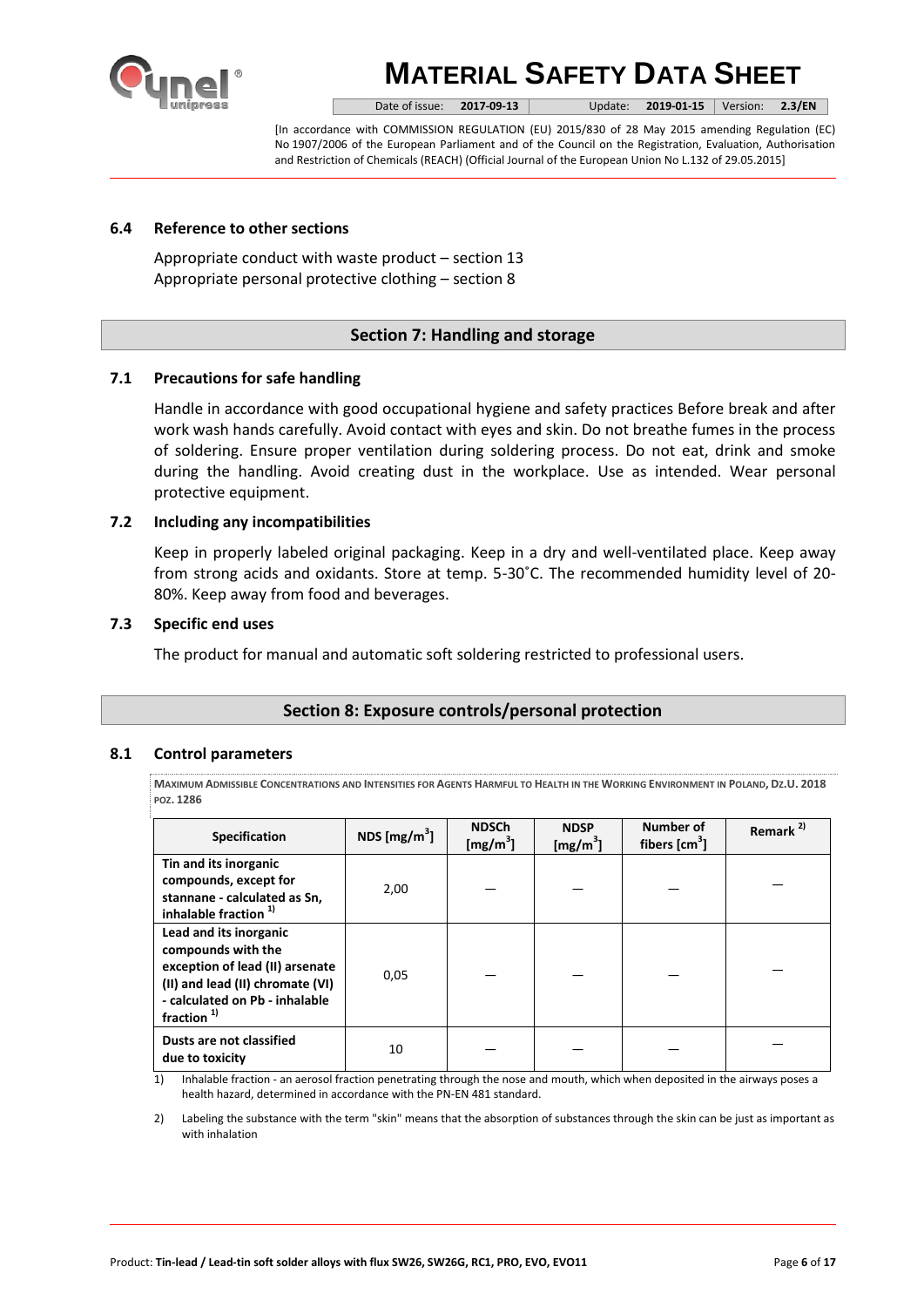

Date of issue: **2017-09-13** Update: **2019-01-15** Version: **2.3/EN**

[In accordance with COMMISSION REGULATION (EU) 2015/830 of 28 May 2015 amending Regulation (EC) No 1907/2006 of the European Parliament and of the Council on the Registration, Evaluation, Authorisation and Restriction of Chemicals (REACH) (Official Journal of the European Union No L.132 of 29.05.2015]

LIST OF MAK AND BAT VALUES 2018 COMMISSION FOR THE INVESTIGATION OF HEALTH HAZARDS OF CHEMICAL COMPOUNDS IN THE WORK AREA

| <b>Specification</b>                                                                                  | <b>MAK</b><br>[ppm] | <b>MAK</b><br>[mg/m <sup>3</sup> ] | Peak<br>limitation | Pregnancy risk group |
|-------------------------------------------------------------------------------------------------------|---------------------|------------------------------------|--------------------|----------------------|
| Tin and its inorganic<br>compounds                                                                    | see Section IIb     |                                    |                    |                      |
| Lead and its inorganic<br>compounds (inhalable<br>fraction) except lead<br>arsenate and lead chromate | see Section XII     |                                    |                    |                      |

**THE FOLLOWING CURRENT NATIONAL OCCUPATIONAL EXPOSURE LIMIT VALUES APPLY (EUROPEAN UNION):**

| Specification                       | TLV-TWA $[\mu g/m^3]$ * | TLV-STEL [mg/m <sup>3</sup> ] |
|-------------------------------------|-------------------------|-------------------------------|
| Lead and its inorganic<br>compounds | 100                     |                               |
| Tin and its inorganic<br>compounds  |                         |                               |

\* Measured or calculated in relation to a reference period of eight hours as a time-weighted average.

Please check also any national occupational exposure limit values in your country.

Follow the procedures for monitoring the concentrations of hazardous components in the air and the procedures for the control of air quality in the workplace - as long as they are available and reasonable on a given workplace - according to the relevant European Standards. Take into account the conditions at the site of exposure and appropriate measurement methodology adapted to working conditions.

| <b>DNEL LEAD FOR GENERAL POPULATION</b> |                    |                          |                                        |                                                 |
|-----------------------------------------|--------------------|--------------------------|----------------------------------------|-------------------------------------------------|
| <b>Exposure pattern</b>                 | Route              | <b>Descriptors</b>       | <b>DNEL/DMEL</b><br>(appropriate unit) | <b>Most sensitive endpoint</b>                  |
|                                         |                    | $NOAEL = 40 \mu g Pb/dl$ | 20 µg Pb/dL                            | Adult neurological function                     |
| Long-term - systemic<br>effects         | systemic (µg/dL Pb | $NOAEL = 10 \mu g Pb/dl$ | $10 \mu g$ Pb/dL                       | Foetal development for a<br>pregnant woman      |
|                                         | we blood)          | $NOAEL = 10 \mu g Pb/dl$ | $10 \mu g$ Pb/dL                       | IQ development in individual<br>child           |
| Neurological function                   |                    | $NOAEL = 5 \mu g Pb/dl$  | $5 \mu g$ Pb/dL                        | IQ development in a large<br>number of children |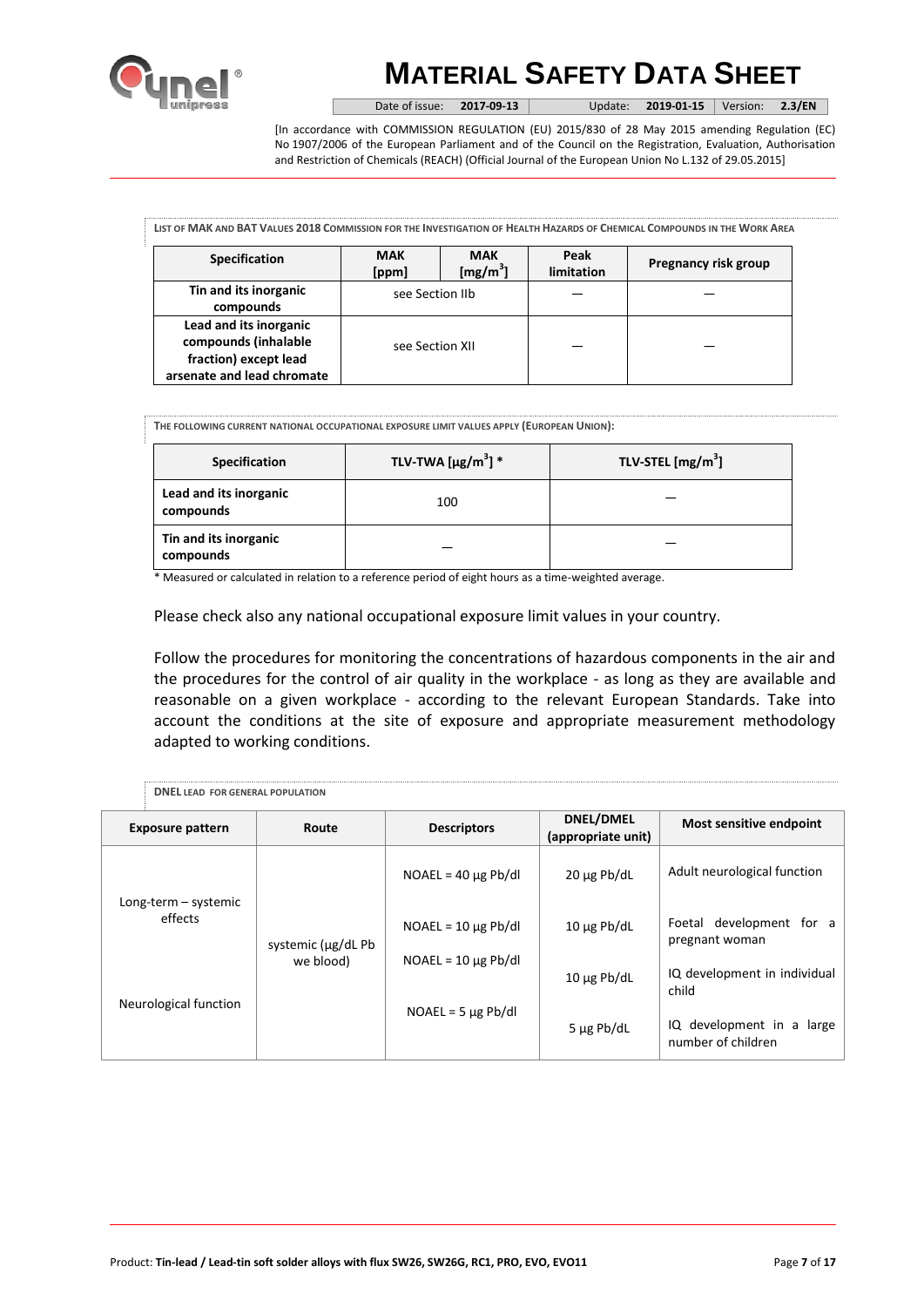

Date of issue: **2017-09-13** Update: **2019-01-15** Version: **2.3/EN**

[In accordance with COMMISSION REGULATION (EU) 2015/830 of 28 May 2015 amending Regulation (EC) No 1907/2006 of the European Parliament and of the Council on the Registration, Evaluation, Authorisation and Restriction of Chemicals (REACH) (Official Journal of the European Union No L.132 of 29.05.2015]

|                               | Rosin                                                             | Tin                    |
|-------------------------------|-------------------------------------------------------------------|------------------------|
|                               | <b>Workers</b>                                                    |                        |
|                               | Hazard via inhalation route, SYSTEMIC EFFECTS, Long term exposure |                        |
| Hazard assessment conclusion: | 117 mg/m $3$                                                      | 71 mg/m $3$            |
| Most sensitive endpoint:      | repeated dose toxicity                                            | repeated dose toxicity |
|                               | Hazard via dermal route, SYSTEMIC EFFECTS, Long term exposure     |                        |
| Hazard assessment conclusion: | 17 mg/kg bw/day                                                   | 10 mg/kg bw/day        |
| Most sensitive endpoint:      | repeated dose toxicity                                            | repeated dose toxicity |
|                               | Hazard for the eyes                                               |                        |
| Hazard assessment conclusion: | no hazard identified                                              | no hazard identified   |
|                               | <b>General Population</b>                                         |                        |
|                               | Hazard via inhalation route, SYSTEMIC EFFECTS, Long term exposure |                        |
| Hazard assessment conclusion: | 35 mg/ $m3$                                                       | $17 \text{ mg/m}^3$    |
| Most sensitive endpoint:      | repeated dose toxicity                                            | repeated dose toxicity |
|                               | Hazard via dermal route, SYSTEMIC EFFECTS, Long term exposure     |                        |
| Hazard assessment conclusion: | 10 mg/kg bw/day                                                   | 80 mg/kg bw/day        |
| Most sensitive endpoint:      | repeated dose toxicity                                            | repeated dose toxicity |
|                               | Hazard via oral route, SYSTEMIC EFFECTS, Long term exposure       |                        |
| Hazard assessment conclusion: | 10 mg/kg bw/day                                                   | 5 mg/kg bw/day         |
| Most sensitive endpoint:      | repeated dose toxicity                                            | repeated dose toxicity |
|                               | <b>Hazard for the eyes</b>                                        |                        |
| Hazard assessment conclusion: | no hazard identified                                              | no hazard identified   |

|  |  |  |  |  | <b>PNEC LEAD FOR ORGANISMS LIVE IN SEDIMENT</b> |  |  |
|--|--|--|--|--|-------------------------------------------------|--|--|
|--|--|--|--|--|-------------------------------------------------|--|--|

|                                                 | Value | <b>Assessment factor</b> | Remarks/Justification                                                                                                        |
|-------------------------------------------------|-------|--------------------------|------------------------------------------------------------------------------------------------------------------------------|
| <b>PNEC freshwater</b><br>sediment (mg/kg d.w.) | 174   |                          | Based on the use of the species sensitivity<br>distribution approach                                                         |
| <b>PNEC freshwater</b><br>sediment (mg/kg d.w.) | 41    | 10                       | Based on AVS correction                                                                                                      |
| <b>PNEC marine sediment</b><br>(mg/kg d.w.)     | 164   |                          | Based on the use of the species sensitivity<br>distribution approach and pooling of AVS -<br>freshwater/marine toxicity data |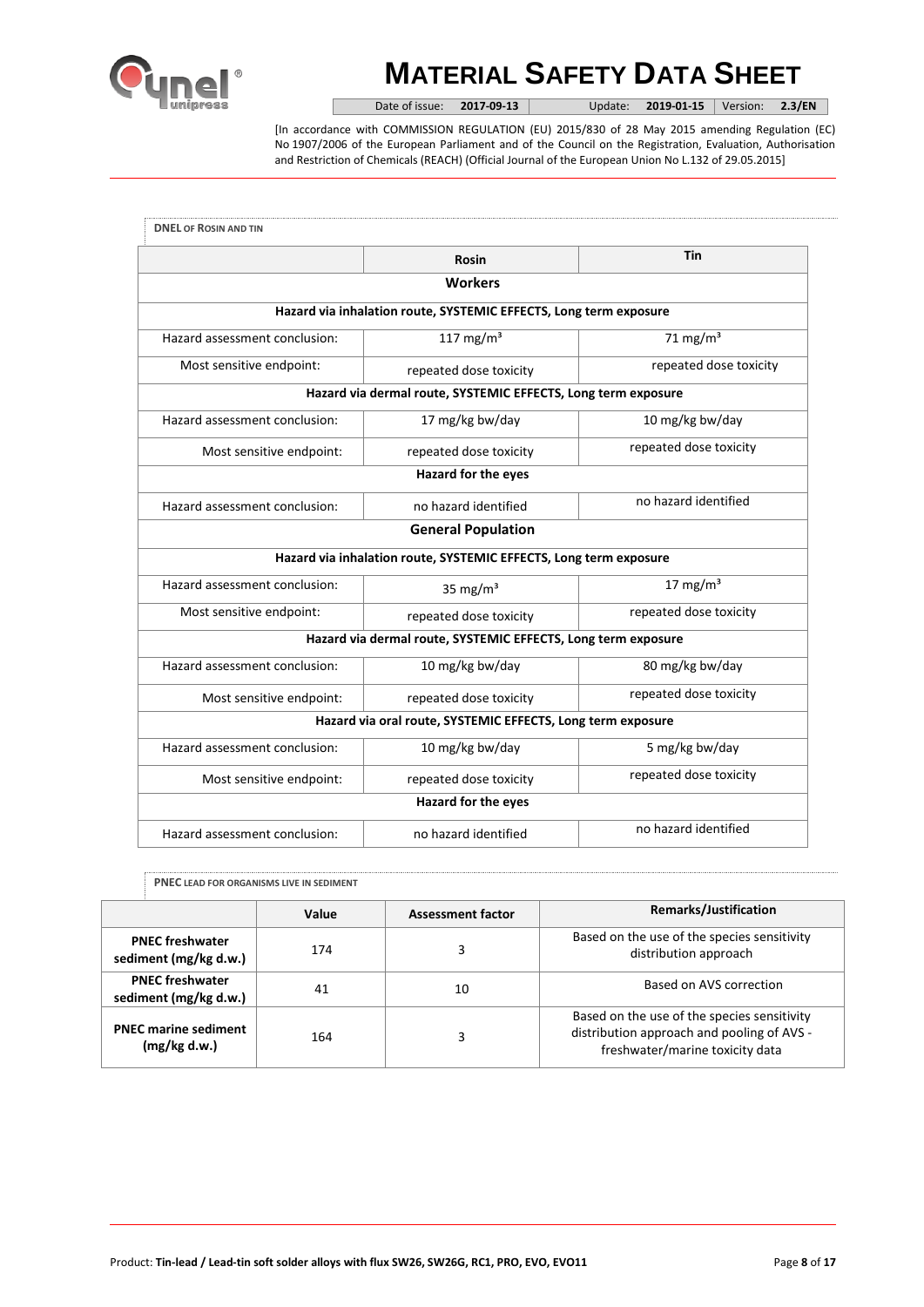

Date of issue: **2017-09-13** Update: **2019-01-15** Version: **2.3/EN**

[In accordance with COMMISSION REGULATION (EU) 2015/830 of 28 May 2015 amending Regulation (EC) No 1907/2006 of the European Parliament and of the Council on the Registration, Evaluation, Authorisation and Restriction of Chemicals (REACH) (Official Journal of the European Union No L.132 of 29.05.2015]

| <b>DNEL LEAD FOR WORKERS</b> |                    |                                   |                                 |                                                     |
|------------------------------|--------------------|-----------------------------------|---------------------------------|-----------------------------------------------------|
| <b>Exposure pattern</b>      | Route              | <b>Descriptors</b>                | DNEL/DMEL<br>(appropriate unit) | Most sensitive endpoint                             |
| Long-term $-$                | systemic (µg/dL Pb | $NOAEL = 40 \mu g$<br>Pb/dl blood | 40 µg Pb/dL blood               | Adult neurological function                         |
| systemic effects             | we blood)          | $NOAEL = 10 \mu g Pb/dl$<br>blood | 10 µg Pb/dL blood               | Developmental effect on<br>foetus of pregnant women |

**PNEC LEAD – PRODUCT COMPONENTS FOR WATER AND BIOLOGICAL SEWAGE TREATMENT:**

|                                                | Value                         | <b>Assessment factor</b> | Remarks/Justification                                                                                                          |
|------------------------------------------------|-------------------------------|--------------------------|--------------------------------------------------------------------------------------------------------------------------------|
| PNEC agua $-$<br>freshwater (µg/L)             | $5,6 \mu$ g<br>dissolved Pb/L |                          | Based on the use of the SSD approach and for<br>normalization of the toxicity data at reasonable<br>worst case DOC of 2.6 mg/l |
| <b>PNEC agua - marine</b><br>water $(\mu g/L)$ | $3,4 \mu$ g<br>dissolved Pb/L |                          | Based on the use of the species sensitivity<br>distribution approach                                                           |

| <b>PNEC LEAD FOR SOIL</b>        |       |                          |                                                                      |
|----------------------------------|-------|--------------------------|----------------------------------------------------------------------|
|                                  | Value | <b>Assessment factor</b> | <b>Remarks/Justification</b>                                         |
| <b>PNEC soil</b><br>(mg/kg d.w.) | 147   |                          | Based on the use of the species sensitivity<br>distribution approach |

|                                          | Value | <b>Assessment factor</b> | <b>Remarks/Justification</b> |
|------------------------------------------|-------|--------------------------|------------------------------|
| $PNEC - oral (mg/kg)$<br>food) for birds | 16,9  |                          |                              |
| PNEC - oral (mg/kg<br>paszy) for mammals | 10,9  |                          |                              |

| PNEC LEAD FOR SEWAGE TREATMENT PLANT (STP) |  |
|--------------------------------------------|--|
|                                            |  |

|                 | Value | <b>Assessment factor</b> | <b>Remarks/Justification</b> |
|-----------------|-------|--------------------------|------------------------------|
| PNEC STP (mg/L) | ∪,⊥   | 10                       | ----------                   |

## **8.2 Exposure controls**

## **APPROPRIATE ENGINEERING CONTROLS**

Ensure adequate general and local ventilation. In case of insufficient ventilation use respiratory protection. When handling do not eat, drink, take medicine and smoke. Before break and after work carefully wash hands. Avoid dusting. Avoid contact with skin, eyes and inhalation of dust, fumes and vapors produced during processing of the product.

Employer is obliged to ensure equipment adequate to activities carried out, with quality demands, cleaning and maintenance.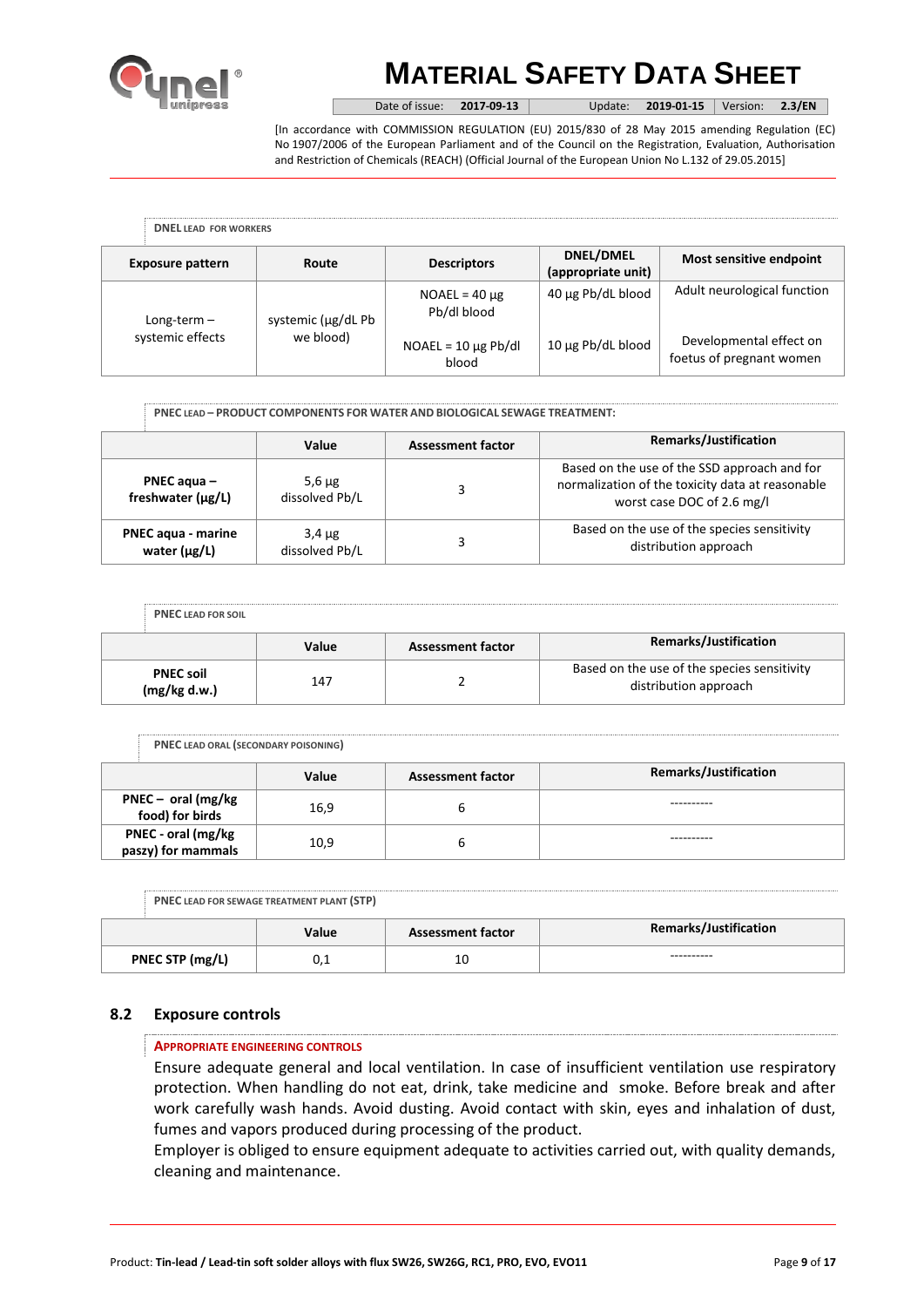

Date of issue: **2017-09-13** Update: **2019-01-15** Version: **2.3/EN**

[In accordance with COMMISSION REGULATION (EU) 2015/830 of 28 May 2015 amending Regulation (EC) No 1907/2006 of the European Parliament and of the Council on the Registration, Evaluation, Authorisation and Restriction of Chemicals (REACH) (Official Journal of the European Union No L.132 of 29.05.2015]

#### **INDIVIDUAL PROTECTION MEASURES, SUCH AS PERSONAL PROTECTIVE EQUIPMENT**

# *Respiratory protection*

In the event of exceedances of limit values use respiratory protection with filter type P1 or depending on the concentration exceeded (P2, P3)

If you work in closed spaces or where there is a risk of an uncontrolled expansion use insulating respiratory protective equipment.

## *Skin, hand and body protection*

Use protective clothing made of natural materials (cotton) or synthetic fibers, gloves made of nitrile or latex (thickness  $0.4 \pm 0.05$  mm, breakthrough time > 60 min) *Eye protection* 

Use safety goggles that protect against splatter during soldering.

Handle in accordance with good industrial hygiene and safety procedures. Do not allow the crossing of the environment, the work place concentration limits for hazardous constituents. After work, remove soiled clothing. Wash hands and face thoroughly after handling product, before eating, smoking and at the end of the working period. Do not eat, drink or smoke when working.

### **ENVIRONMENTAL EXPOSURE CONTROLS**

Prevent entry into sewage collection system and watercourses.

# **Section 9: Physical and chemical properties**

## **9.1 Information on basic physical and chemical properties**

| Appearance:                                   | solid, gray                      |                |  |
|-----------------------------------------------|----------------------------------|----------------|--|
| Odour:                                        | odorless                         |                |  |
| Odour threshold:                              | not determined                   |                |  |
| pH:                                           | not applicable                   |                |  |
| Melting point/freezing point:                 |                                  |                |  |
| for: Pb50Sn50, Pb55Sn45, Pb60Sn40, Pb65Sn35,  |                                  |                |  |
| Pb70Sn30, Pb80Sn20:                           |                                  | $183 - 280$ °C |  |
| for: Pb85Sn15, Pb90Sn10, Pb95Sn5, Pb98Sn2:    |                                  | $226 - 325$ °C |  |
| for: Sn63Pb37, Sn60Pb40, Sn90Pb10             |                                  | $183 - 213$ °C |  |
| Initial boiling point and boiling range:      | not determined                   |                |  |
| Flash point:                                  | not applicable                   |                |  |
| Evaporation rate:                             | not applicable                   |                |  |
| Flammability (solid, gas):                    | not flammable                    |                |  |
| Upper/lower flammability or explosive limits: | not applicable                   |                |  |
| Vapour pressure:                              | not determinate                  |                |  |
| Vapour density:                               | not determined                   |                |  |
| Relative density:                             | $7,55 - 11,00$ g/cm <sup>3</sup> |                |  |
| Solubility(ies):                              | not soluble in water             |                |  |
| Partition coefficient: n-octanol/water:       | not determined                   |                |  |
| Auto-ignition temperature:                    | no self-ignition                 |                |  |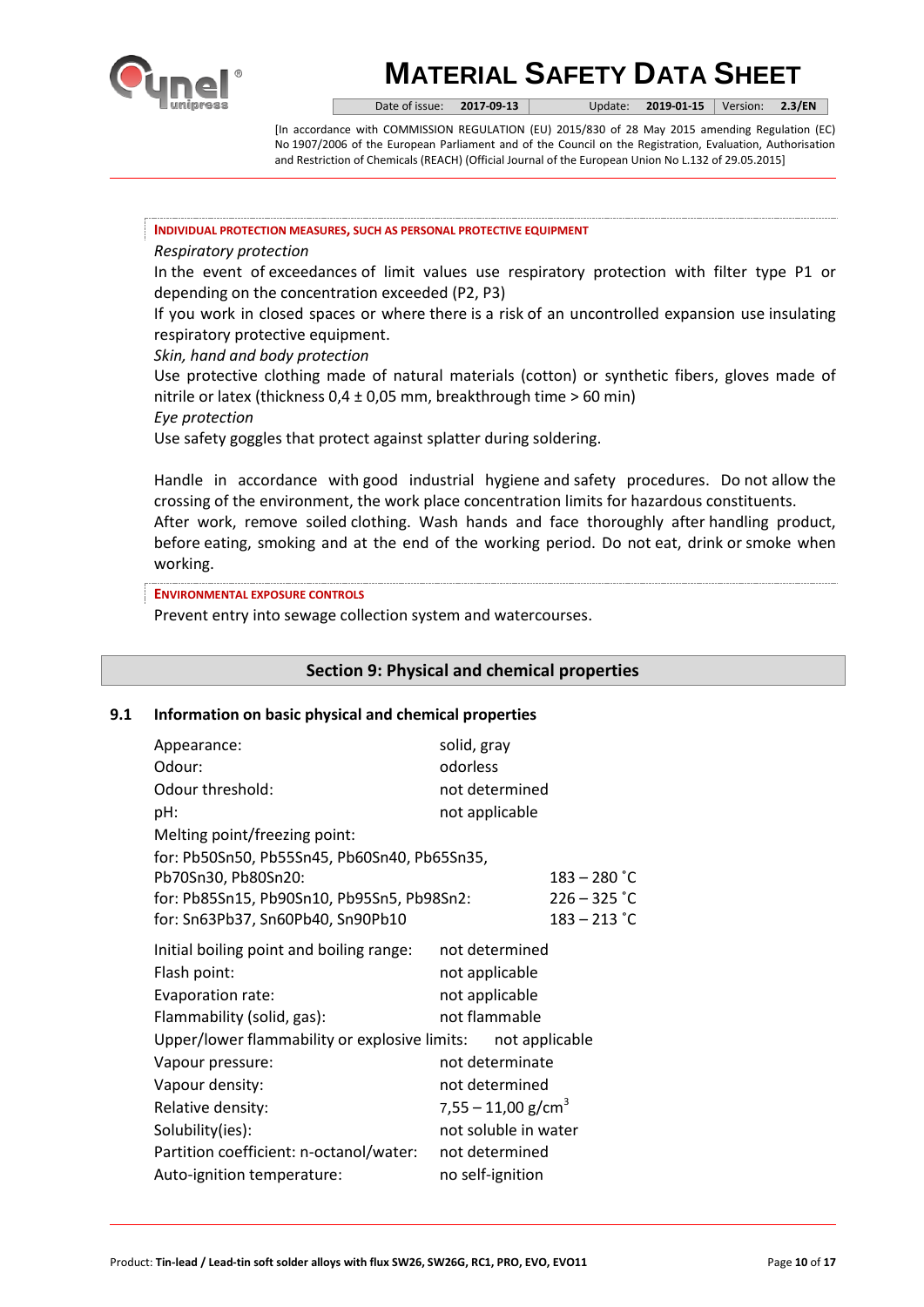

Date of issue: **2017-09-13** Update: **2019-01-15** Version: **2.3/EN**

[In accordance with COMMISSION REGULATION (EU) 2015/830 of 28 May 2015 amending Regulation (EC) No 1907/2006 of the European Parliament and of the Council on the Registration, Evaluation, Authorisation and Restriction of Chemicals (REACH) (Official Journal of the European Union No L.132 of 29.05.2015]

Decomposition temperature: not determined Viscosity: not applicable Explosive properties: not exploding Oxidizing properties not applicable

# **9.2 Other safety information**

No data

# **Section 10: Stability and reactivity**

## **10.1 Reactivity**

Under normal conditions of storage and use, hazardous decomposition products not be reactivity

## **10.2 Chemical stability**

The product is stable under normal conditions.

## **10.3 Possibility of hazardous reactions**

In contact with incompatible materials reacts violently with emission of heat.

## **10.4 Conditions to avoid**

Extreme temperature and humidity.

## **10.5 Incompatible materials**

Strong oxidizing agents, bases and acids (nitric acid, hot sulfuric acid, hydrogen sulfide), halogens, ammonium nitrate, chlorine trifluoride, hydrogen peroxide, sodium azide, zirconium, disodium acetylene, oxidants, concentrated nitric acid, picric acid and derivatives thereof

# **10.6 Hazardous decomposition products**

None under normal conditions of use and storage.

# **Section 11: Toxicological information**

# **11.1 Information on toxicological effects**

**TOXICITY OF MIXTURE** 

Based on available data, the classification criteria are not met.

**TOXICITY OF COMPOUNDS:**

*Tin* 

LD50 (oral, rat) > 2 000 mg/kg

LD50 (skin, rat) > 2 000 mg/kg

LC50 (inhalation, rat)  $> 4,75$  mg/l/4h

In the form of dust or fumes is irritating. May cause shortness of breath, fever, general weakness, sweating, remitting without treatment (so-called smoke-induced fever metals). Dusts may cause mechanical irritation of the conjunctiva with tearing, pain, congestion.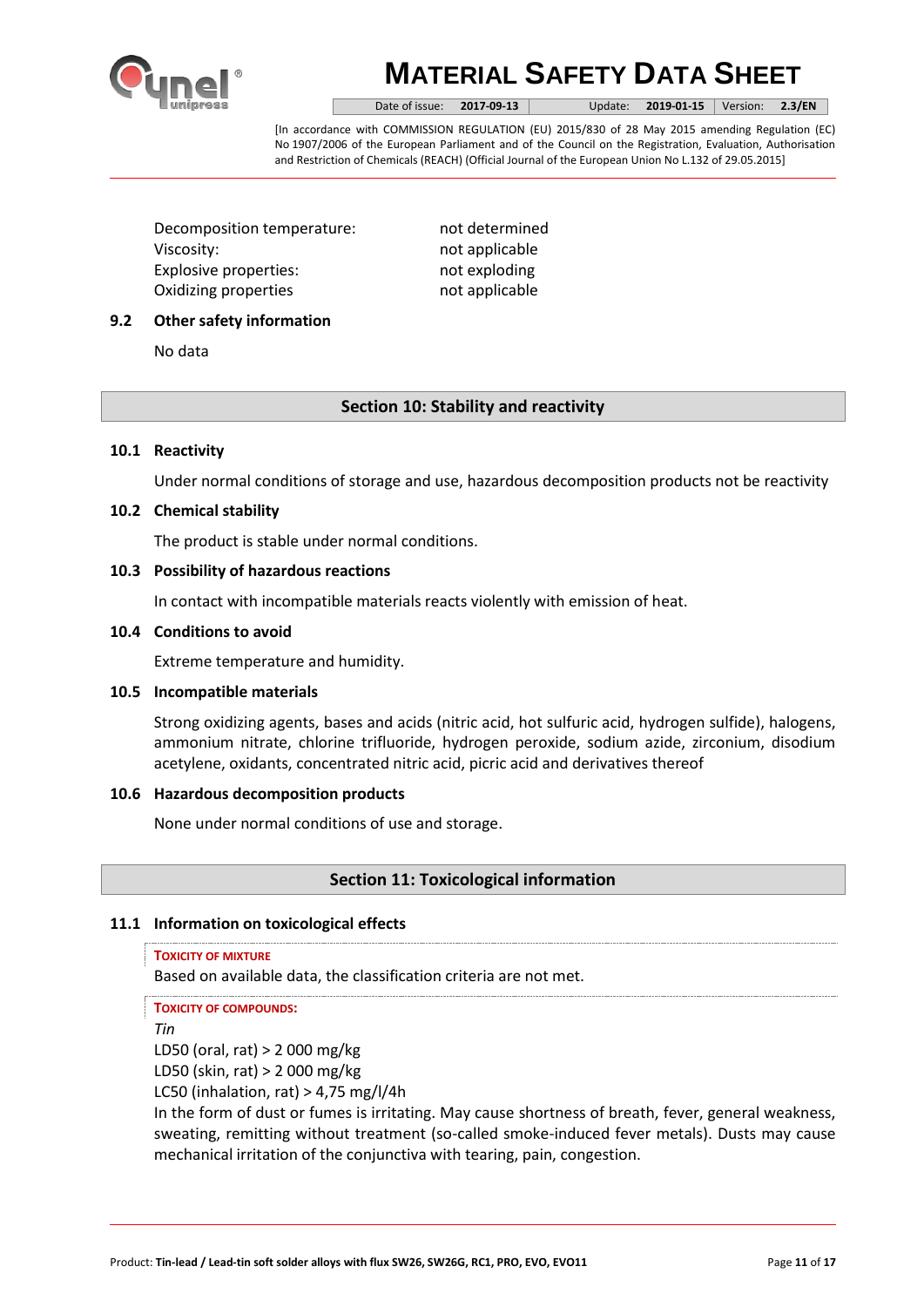

Date of issue: **2017-09-13** Update: **2019-01-15** Version: **2.3/EN**

[In accordance with COMMISSION REGULATION (EU) 2015/830 of 28 May 2015 amending Regulation (EC) No 1907/2006 of the European Parliament and of the Council on the Registration, Evaluation, Authorisation and Restriction of Chemicals (REACH) (Official Journal of the European Union No L.132 of 29.05.2015]

*Rosin* LD50 (oral, rat) 2800 mg/kg LD50 (skin, rat) > 2 000 mg/kg *Lead* TCL<sub>0</sub> (inhalation, man) 0,01 mg/m<sup>3</sup> TDL<sup>0</sup> (oral, rat) 790-1140 mg/kg

Lead compounds damage the peripheral and central nervous system and cause anemia, mainly due to inhibition of synthesis of hemoglobin red blood cells. Lead accumulates in the body, mainly in the bones, as well as in the kidney and other tissues. Acute symptoms of poisoning may occur after a few days of exposure to high concentrations of dust or fumes in excess of the airborne limit values. Symptoms of exposure include abdominal pain, diarrhea followed by constipation, loss of appetite, metallic taste in the mouth, nausea, vomiting, fatigue, insomnia, muscle weakness, joint pain, irritability, headache, dizziness, increased blood pressure. Anemia, kidney , liver, female gonads and central nervous system damage may occur. Lead compounds cause severe irritation and hypersensitivity of respiratory tract, shortness of breath, short breath and asthma symptoms. There is a danger of cumulative effects. Reproductive toxicity:

Lead penetrates the placental barrier. Animal studies have shown teratogenic effects. As a result of excessive exposure to lead the pregnant women have neurological disorders in children.

The adverse effects of lead on reproduction have been demonstrated in studies in experimental animals as well as in humans, men and women. At the battery factory workers, with a mean lead exposure of 8.5 years, compared to the control group, increased frequency of pathological changes in semen.

#### **SKIN CORROSION/IRRITATION**

based on available data, the classification criteria are not met

**SERIOUS EYE DAMAGE/IRRITATION**

based on available data, the classification criteria are not met

**RESPIRATORY OR SKIN SENSITISATION**

may cause an allergic skin reaction

### **GERM CELL MUTAGENICITY**

based on available data, the classification criteria are not met Evidence for the genotoxic effects of highly soluble inorganic lead compounds is contradictory and numerous studies have both positive and negative effects.

#### **CARCINOGENICITY**

based on available data, the classification criteria are not met

There is evidence that non-monatic lead compounds may be carcinogenic and have been classified by IARC as possibly carcinogenic to humans (Group 2A). It is believed, however, that this classification does not apply to lead in a massive form, taking into account the very low bioavailability of metallic lead, and carcinogenicity studies on lead metal powder were negative. Epidemiological studies of workers exposed to inorganic lead compounds have shown a limited relationship with stomach cancer. IARC recognized that lead metal is probably carcinogenic to humans (Group 2B)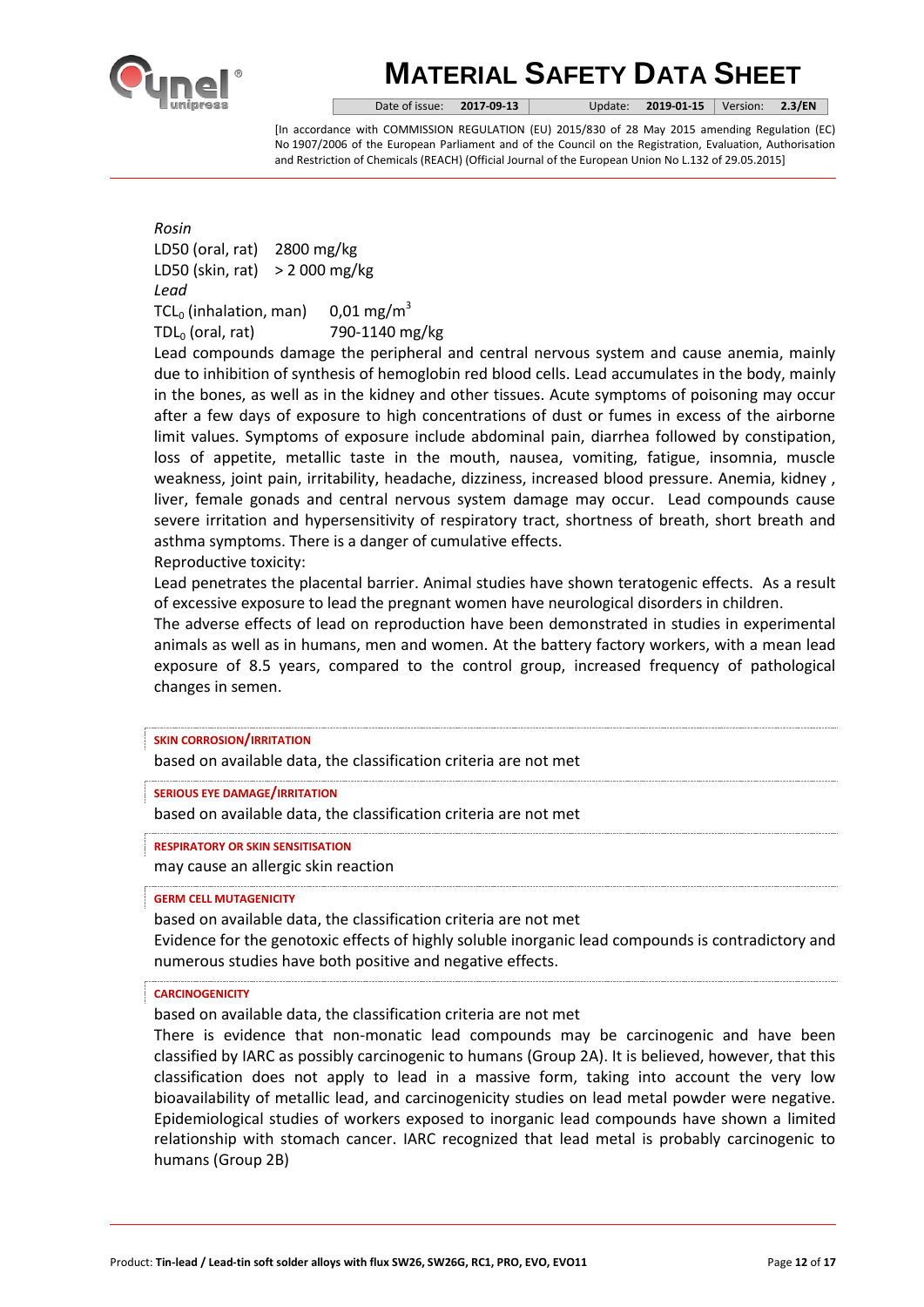

Date of issue: **2017-09-13** Update: **2019-01-15** Version: **2.3/EN**

[In accordance with COMMISSION REGULATION (EU) 2015/830 of 28 May 2015 amending Regulation (EC) No 1907/2006 of the European Parliament and of the Council on the Registration, Evaluation, Authorisation and Restriction of Chemicals (REACH) (Official Journal of the European Union No L.132 of 29.05.2015]

#### **REPRODUCTIVE TOXICITY**

May damage fertility. May damage the unborn child. May cause harm to breast-fed children. Exposure to high concentrations of lead

and inorganic lead compounds leading to systemic absorption may cause undesirable effects of fertility in men and women, including adverse effects on sperm quality. The prenatal exposure to an inorganic lead compound is also associated with adverse effects on the development of the unborn child.

### **STOT-SINGLE EXPOSURE**

based on available data, the classification criteria are not met

### **STOT-REPEATED EXPOSURE**

Causes damage to central nervous system, blood and kidneys through prolonged or repeated exposure by inhalation or ingestion. Lead is a cumulative poison and can be absorbed by the lead cation, it is unlikely that inhalation and consumption of lead in the form of a mass of alloy.

#### **ASPIRATION HAZARD**

based on available data, the classification criteria are not met

#### **HEALTH EFFECTS OF LOCAL EXPOSURE**

*Skin contact:* 

may cause redness, dry skin, burning sensation, bums (during soldering) *Eye contact:* 

may cause irritation, redness, tearing. Contamination of eyes results in lachrymation, pain, redness of conjunctivas with a risk of damage to cornea.

*Ingestion:* 

may cause stomach disorders (nausea, vomiting, abdominal pain)

*Inhalation:* 

may cause cough, headaches and dizziness

# **People with asthmatic, chronic respiratory diseases and pregnant women should not work with the product.**

## **Section 12: Ecological information**

## **12.1 Toxicity**

No specific toxicity test results for the mixture Toxicity of component: *Rosin* LC50: ≥ 1000 mg/l/96h (Brachydanio rerio) LC50: 46 mg/l/48h (Daphnia magna) EC50: 59 mg/l/72h (Pseudokirchneriella subcapitata)

## **12.2 Persistence and degradability**

Not biodegradable. *Rosin* Easily biodegradable in water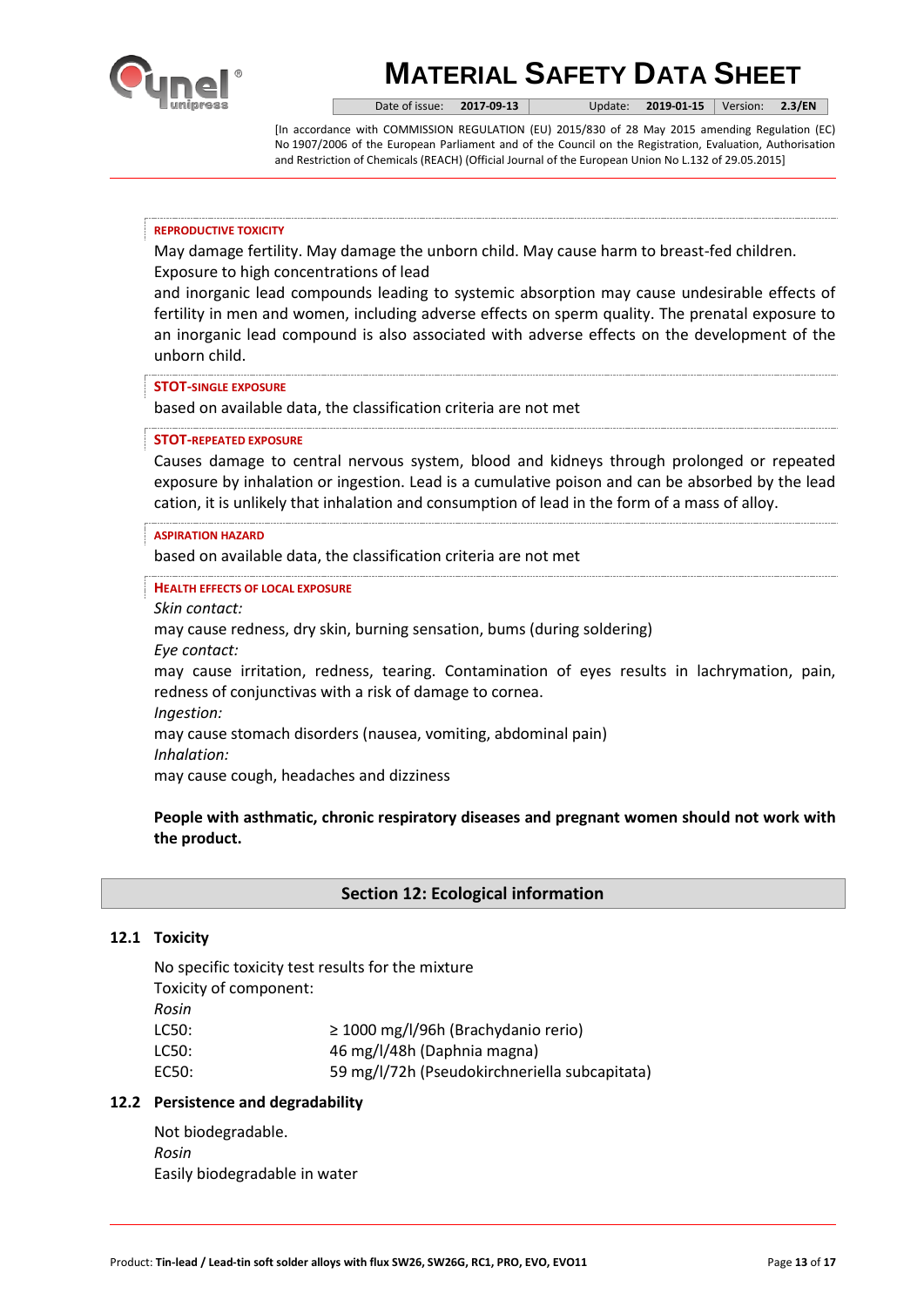

Date of issue: **2017-09-13** Update: **2019-01-15** Version: **2.3/EN**

[In accordance with COMMISSION REGULATION (EU) 2015/830 of 28 May 2015 amending Regulation (EC) No 1907/2006 of the European Parliament and of the Council on the Registration, Evaluation, Authorisation and Restriction of Chemicals (REACH) (Official Journal of the European Union No L.132 of 29.05.2015]

# **12.3 Bioaccumulative potential**

Risk of accumulation of heavy metals in aquatic organisms. *Rosin* BCF: 56,23

## **12.4 Mobility in soil**

Poorly mobile in soil and aquatic environment. Heavier than water, sinks to the bottom and remains here

## **12.5 Results of PBT and vPvB assessment**

Does not apply to inorganic substances

## **12.6 Other adverse effects**

This product has no influence on the global warming or the ozone layer depletion.

# **Section 13: Disposal considerations**

## **13.1 Waste treatment methods**

The one introducing hazardous agents in packages is obliged to organize the collection system and ensure recycling including the recycling of hazardous agents packaging. The one introducing hazardous agents performs above duties on their own or by agreement with local government.

## **SPECIAL PRECAUTIONS:**

Dispose of this material safely.

## **DISPOSAL METHODS FOR THE PRODUCT:**

Do not dispose of the product together with domestic waste,do not release to sewage system. Do not allow contamination of groundwater and surface water. Recommended way of disposing of waste: recycling.

#### **DISPOSAL METHODS FOR USED PACKAGING:**

Contaminated packaging (after a thorough emptying) and unused product to pass to the designated recipient of waste.

# **Section 14: Transport information**

## **14.1 UN number**

Not applicable, product is not classified as hazardous in transportation.

## **14.2 UN proper shipping name**

Not applicable.

## **14.3 Transport hazard class(es)**

Not applicable.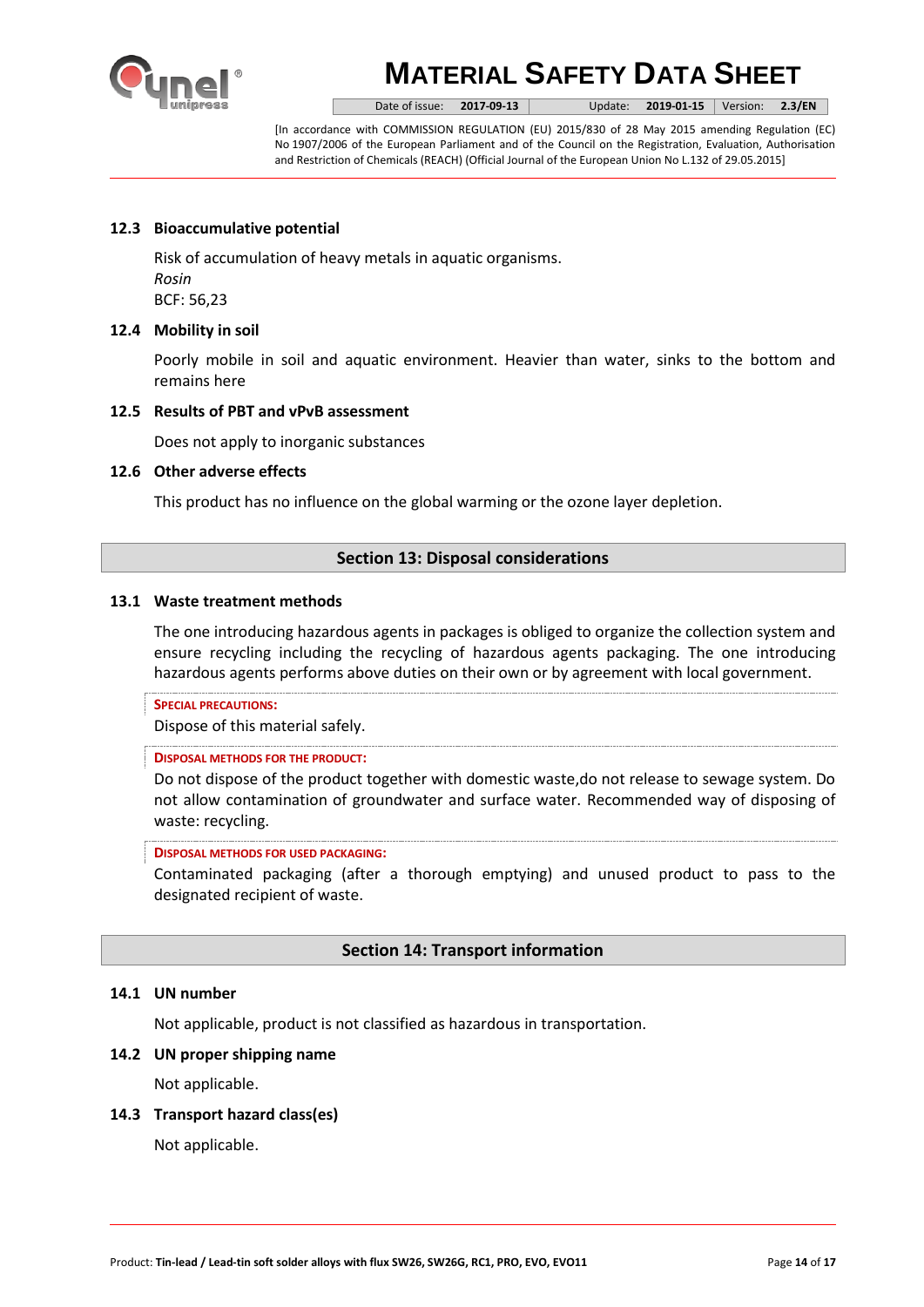

Date of issue: **2017-09-13** Update: **2019-01-15** Version: **2.3/EN**

[In accordance with COMMISSION REGULATION (EU) 2015/830 of 28 May 2015 amending Regulation (EC) No 1907/2006 of the European Parliament and of the Council on the Registration, Evaluation, Authorisation and Restriction of Chemicals (REACH) (Official Journal of the European Union No L.132 of 29.05.2015]

## **14.4 Packaging group**

Not applicable.

## **14.5 Environmental hazards**

Not classified as dangerous for the environment.

## **14.6 Special precautions for user**

Not necessary.

## **14.7 Transport in bulk according to Annex II of Marpol and the IBC Code**

Not applicable.

# **Section 15: Regulatory information**

## **15.1 Safety, health and environmental regulations/legislation specific for the substance or mixture**

1. REGULATION (EC) No 1907/2006 of the European Parliament and of the Council of 18 December 2006 concerning the Registration, Evaluation, Authorisation and Restriction of Chemicals (REACH), establishing a European Chemicals Agency, amending Directive 1999/45/EC and repealing Council Regulation (EEC) No 793/93 and Commission Regulation (EC) No 1488/94 as well as Council Directive 76/769/EEC and Commission Directives 91/155/EEC, 93/67/EEC, 93/105/EC and 2000/21/EC.

2. REGULATION (EC) No 1272/2008 OF THE EUROPEAN PARLIAMENT AND OF THE COUNCIL

of 16 December 2008 on classification, labelling and packaging of substances and mixtures, amending and repealing Directives 67/548/EEC and 1999/45/EC, and amending Regulation (EC) No 1907/2006 with later changes (adaptation to technical and scientific progress 1-13 ATP)

3. DIRECTIVE 1999/45/EC of the European Parliament and of the Council of 31 May 1999 concerning the approximation of the laws, regulations and administrative provisions of the Member States relating to the classification, packaging and labelling of dangerous preparations

4. Commission Regulation (EC) No 790/2009 of 10 August 2009 amending, for the purposes of its adaptation to technical and scientific progress, Regulation (EC) No 1272/2008 of the European Parliament and of the Council on classification, labelling and packaging of substances and mixtures

5. Commission Regulation (EU) 2015/830 of 28 May 2015 amending Regulation (EC) No 1907/2006 of the European Parliament and of the Council on the Registration, Evaluation, Authorisation and Restriction of Chemicals (REACH)

6. Council Directive 91/689/EEC of 12 December 1991 on hazardous waste

7. Directive 2008/98/EC of the European Parliament and of the Council of 19 November 2008 on waste and repealing certain Directives

8. European Parliament and Council Directive 94/62/EC of 20 December 1994 on packaging and packaging waste

9. European Agreement concerning the International Carriage of Dangerous Goods by Road (ADR), concluded in Geneva on 30 September 1957 (Dz. U. Nr 110, poz. 641).

10. List of MAK and BAT Values 2018 Commission for the Investigation of Health Hazards of Chemical Compounds in the Work Area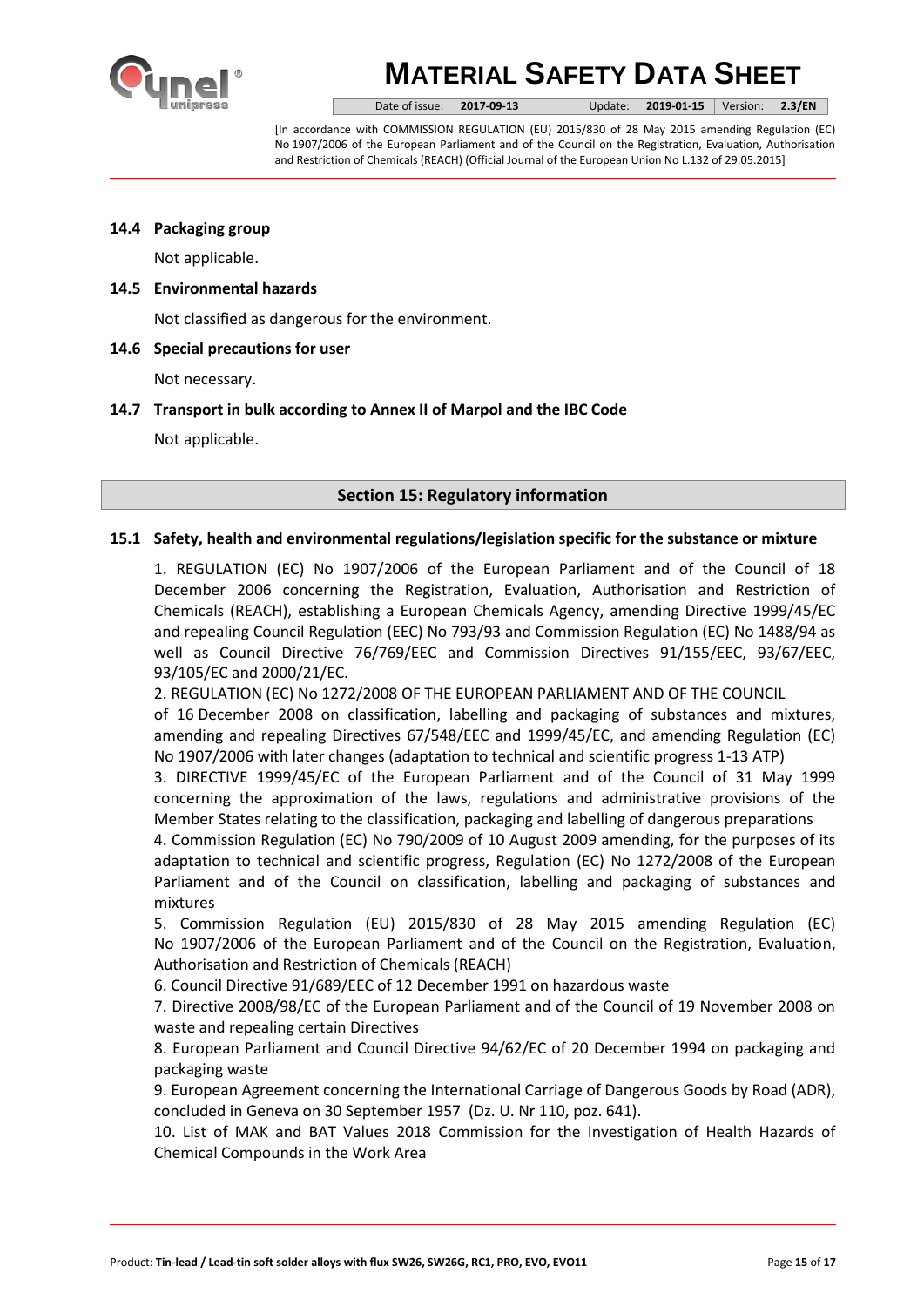

Date of issue: **2017-09-13** Update: **2019-01-15** Version: **2.3/EN**

[In accordance with COMMISSION REGULATION (EU) 2015/830 of 28 May 2015 amending Regulation (EC) No 1907/2006 of the European Parliament and of the Council on the Registration, Evaluation, Authorisation and Restriction of Chemicals (REACH) (Official Journal of the European Union No L.132 of 29.05.2015]

11. Regulation of the Minister of Labour and Social Policy of 12 June 2018 on Maximum Permissible Concentration and Intensity of Agents Harmful to Health in the Working Environment (Dz.U. 2018 poz. 1286)

12. European Commission Employment, Social Affairs & Inclusion Health and Saftety at work – The Scientific Committee on Occupational Exposure Limits (SCOEL)

## **15.2 Chemical Safety Assessment**

There is no data on the safety assessment for chemical substances contained in the mixture.

## **Section 16: Other information**

### **TRAININGS**

Before commencing working with the product, the user should learn the Health & Safety regulations regarding handling chemicals, and in particular undergo proper workplace training.

| <b>EXPLANATION OF ABBREVIATIONS AND ACRONYMS</b> |                                                                                       |  |
|--------------------------------------------------|---------------------------------------------------------------------------------------|--|
| <b>PEL</b>                                       | Permissible Exposure Limit                                                            |  |
| <b>PBT</b>                                       | Persistent, Bioaccumulative and Toxic substance                                       |  |
| vPvB                                             | very Persistent, very Bioaccumulative substance                                       |  |
| <b>DNEL</b>                                      | Derived No Effect Level                                                               |  |
| <b>PNEC</b>                                      | <b>Predicted No Effect Concentration</b>                                              |  |
| LD50                                             | lethal dose is an indication of the lethal toxicity of a given substance or           |  |
|                                                  | type of radiation.                                                                    |  |
| <b>LC50</b>                                      | lethal concentration                                                                  |  |
| CAS                                              | unique numerical identifier assigned by Chemical Abstracts Service                    |  |
| <b>WE</b>                                        | unique seven-digit identifier that was assigned to substances                         |  |
|                                                  | for regulatory purposes within the European Union by the European                     |  |
|                                                  | Commission                                                                            |  |
| UN                                               | The four-digit identification number of the material in the UN hazardous<br>materials |  |
| NDS/MAK                                          | The highest acceptable concentration                                                  |  |
| <b>NDSCh</b>                                     | The highest permissible instantaneous concentration                                   |  |
| <b>NDSP</b>                                      | Concentration value of toxic chemical or dust                                         |  |
| <b>BCF</b>                                       | bio-concentration factor                                                              |  |
| Repr. 1A                                         | Reproductive toxicity, Hazard Category 1A                                             |  |
| <b>H360FD</b>                                    | May damage fertility. May damage the unborn child.                                    |  |
| Lact.                                            | Reproductive toxicity, Additional category, Effects on or via lactation               |  |
| H362                                             | May cause harm to breast-fed children                                                 |  |
| <b>Skin Sens</b>                                 | Sensitization, Skin hazard category 1                                                 |  |
| H317                                             | May cause an allergic skin reaction                                                   |  |
| <b>STOT RE1</b>                                  | Specific target organ toxicity - Repeated exposure, Hazard Category 1                 |  |
| H372                                             | Causes damage to central nervous system, blood and kidneys through                    |  |
|                                                  | prolonged or repeated exposure by inhalation or ingestion                             |  |